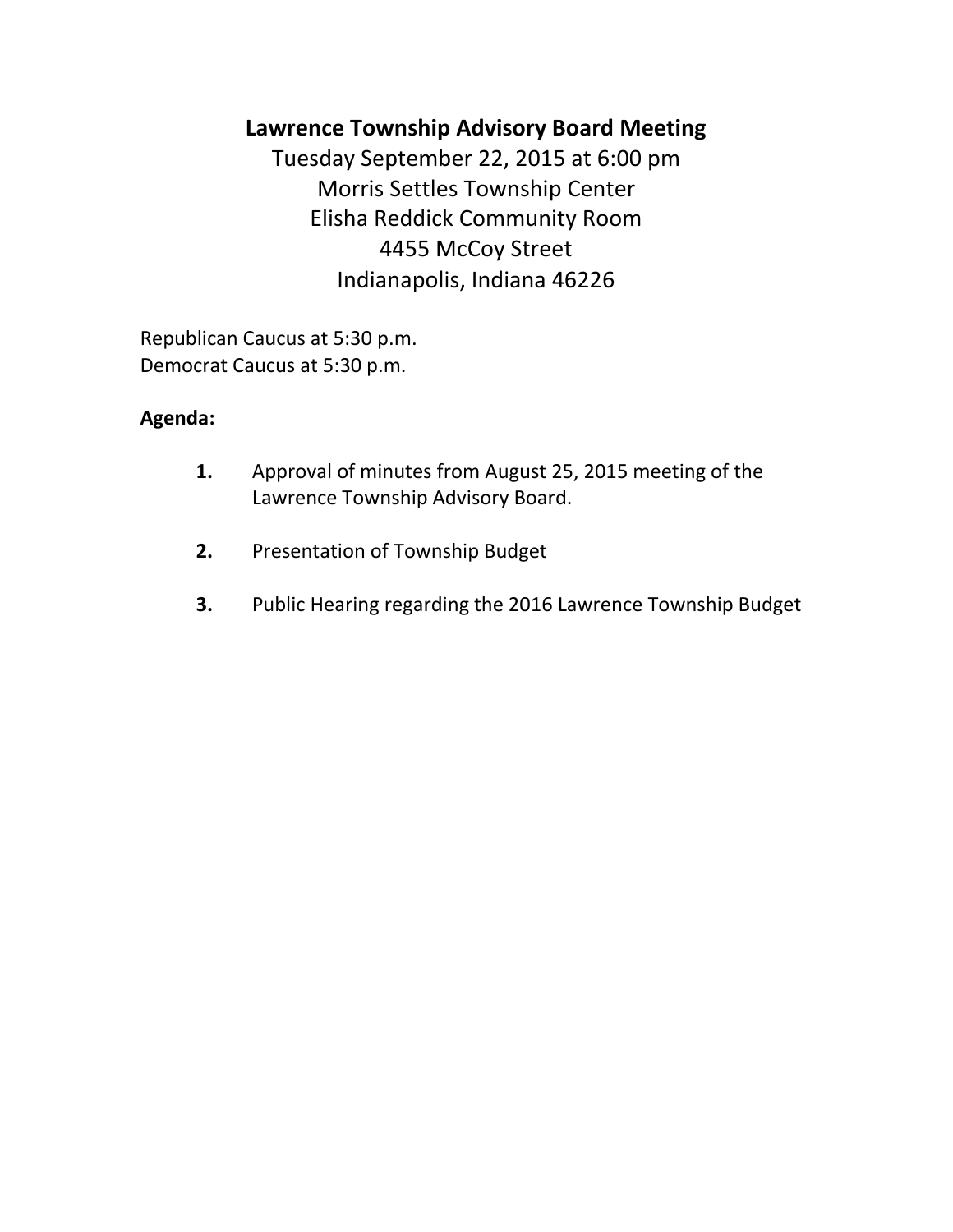### **LAWRENCE TOWNSHIP ADVISORY BOARD MEETING MINUTES 4455 McCoy Street Indianapolis, IN 46226**

| Meeting Date:                            | Tuesday, September 22, 2015                                                                          |
|------------------------------------------|------------------------------------------------------------------------------------------------------|
| Time Called to Order:<br>Time Adjourned: | 6:00 P.M.<br>7:00 P.M.                                                                               |
| <b>MEMBERS PRESENT:</b>                  | Mike Healy, Emmajean Hines, Fred Freeman, Jesse Dotson, Dino Batalis,<br>Mary Harrison, Tony Widgery |
| TRUSTEE:                                 | Steve Talley                                                                                         |

OTHER ELECTED TOWNSHIP OFFICIALS PRESENT: Judge Kim Bacon, Constable Terry Burns

Meeting Called to Order:

Ms. Hines called the Lawrence Township Board meeting to order on Tuesday, September 22, 2015, at 6:00 P.M. and asked Mr. Batalis to lead the Pledge of Allegiance.

Agenda:

**1. Approval of minutes from August 25, 2015 meeting of the Lawrence Township Advisory Board** Mr. Widgery made a motion to approve the minutes from the August 25, 2015 meeting of the Lawrence Township Advisory Board. Mr. Healy seconded. Motion agreed to 7-0.

#### **2. Presentation of Township Budget**

Trustee Talley thanked the board and the Trustee staff for all they have done this year and the support that the board has given them. Trustee Talley then turned it over to Deputy Trustee Jason Tomcsi to present the Township 2016 Budget. Mr. Tomcsi conducted a PowerPoint presentation that recapped the changes that have been made to the Trustee's office this year. He started with the Trustee's mission statement and the organizational structure. He recapped the year thus far which included efforts to improve client experience when visiting the Trustee's office, community engagement, employee training and demonstrating fiscal responsibility. Mr. Tomcsi said that the additional office space that is being used as a resource room has helped the influx of walk-in clients with a more comfortable space to fill out their applications. Trustee Talley said that children's books donated by the Indianapolis Public Library are a part of the resource room and that children can take them with them. Mr. Tomcsi said that a pilot program has been started with the case managers taking laptops into the consultation room with clients and a copier/scanner has been added where a janitor's closet used to be speed up the process and help clients feel more comfortable about handing over their sensitive documents. Mr. Tomcsi read some client emails and letters and played a voicemail displaying how pleased clients have been with the service. Mr. Tomcsi talked about community outreach and the Trustee Office's attendance at many events across the Township. He said that with employees have received training to help the case managers adapt to all the changes that have been implemented. Mr. Tomcsi highlighted the increased requests for assistance and the increased number of students who received school clothes. He discussed partnerships that the Energy Assistance Program and smaller food pantries across the Township. Mr. Tomcsi discussed the partnership with the Indianapolis Public Library. He discussed The Cupboard which is assisting over 400 families a week and changes in the financial arrangement between the Lawrence Township Hunger Coalition and the Trustee's Office.